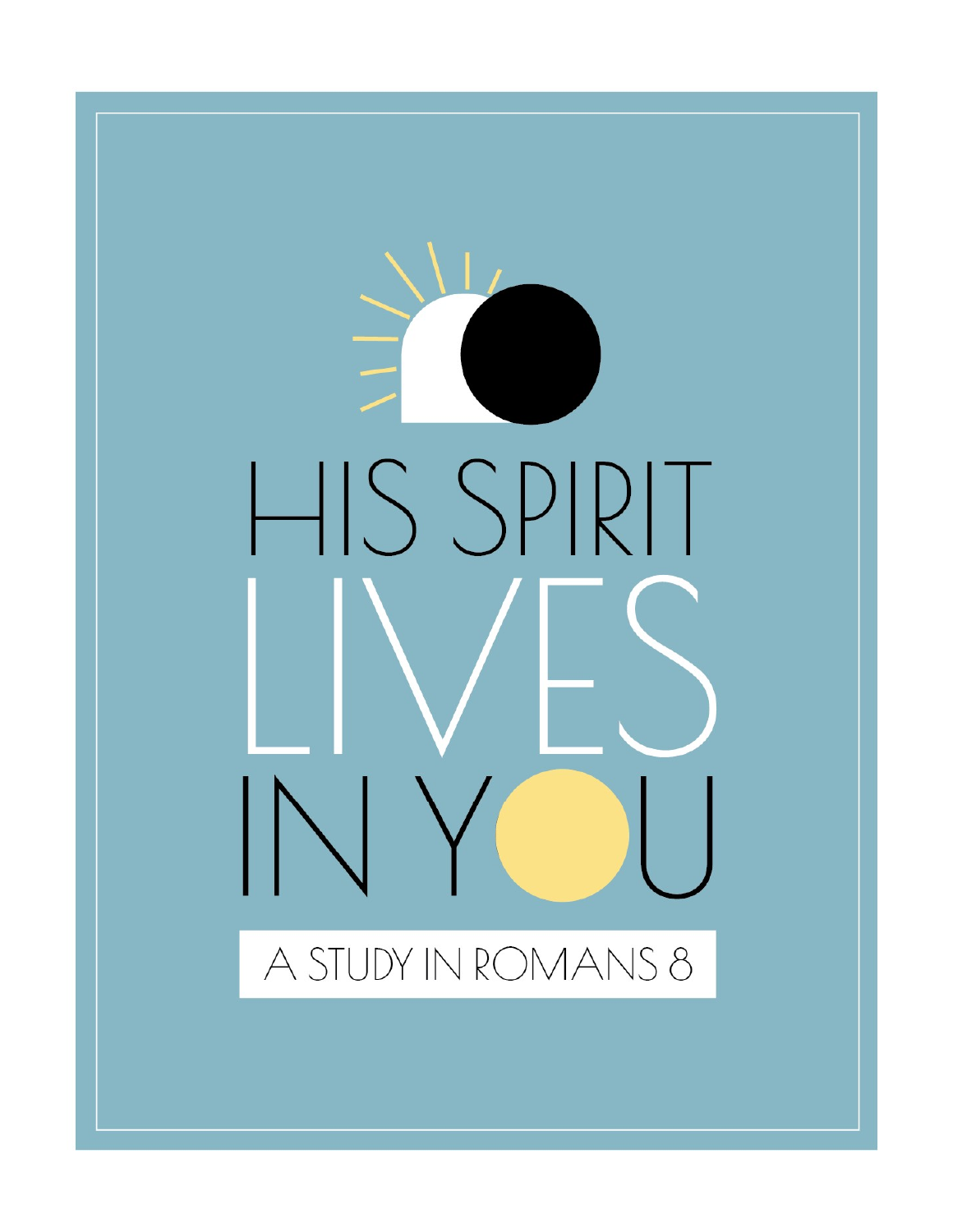## No Condemnation

Read: Romans 8:1-4

Family Discussion: What is condemnation? According to this verse, who is not condemned?

Dig Deeper: Read Romans 7. As we begin Romans 8, Paul is beginning to describe the implications of previous arguments. What specifically does the "Therefore…" in Romans 8:1 refer to?

## The Spirit Who Gives Life

Read: Romans 8:1-4

Family Discussion: Who is the Spirit who gives life?

Dig Deeper: Read 1 Corinthians 15:45 and 2 Corinthians 3:6. The word "law" in the context of Romans 8:2 does not refer to the Mosaic law, but instead the general concept or "principle". What, then, is the "principle of the Spirit who gives life"?

## Weakened by the Flesh

Read: Romans 8:1-4

Family Discussion: What does "flesh" mean?

**Dig Deeper:** Read Romans 7:1 – 8:4. What was the law powerless to do? How does the flesh weaken the power of the law?

## Jesus, the Sin Offering

Read: Romans 8:1-4 Family Discussion: What is a sin offering? How is Jesus a sin offering? Dig Deeper: Read Leviticus 16. What is a sin offering? How is Jesus a sin offering?

## The Righteous Requirement

Read: Romans 8:1-4

Family Discussion: What is the "righteous requirement of the law"? How is it fully met in us? Dig Deeper: Read Romans 3. What is the "righteous requirement of the law"? How is it fully met in us?

#### WEEKLY PRAYER FOCUS

Praise God for his power in making a way for salvation.

Confess the many ways in which you do meet the righteous requirements of the law.

Thank Jesus for bearing our sin and making us righteous in the sight of God.

Ask God to help us better recognize our freedom from sin and death.

#### Monday, February 28

Wednesday, March 2

Friday, March 4

Thursday, March 3

Tuesday, March 1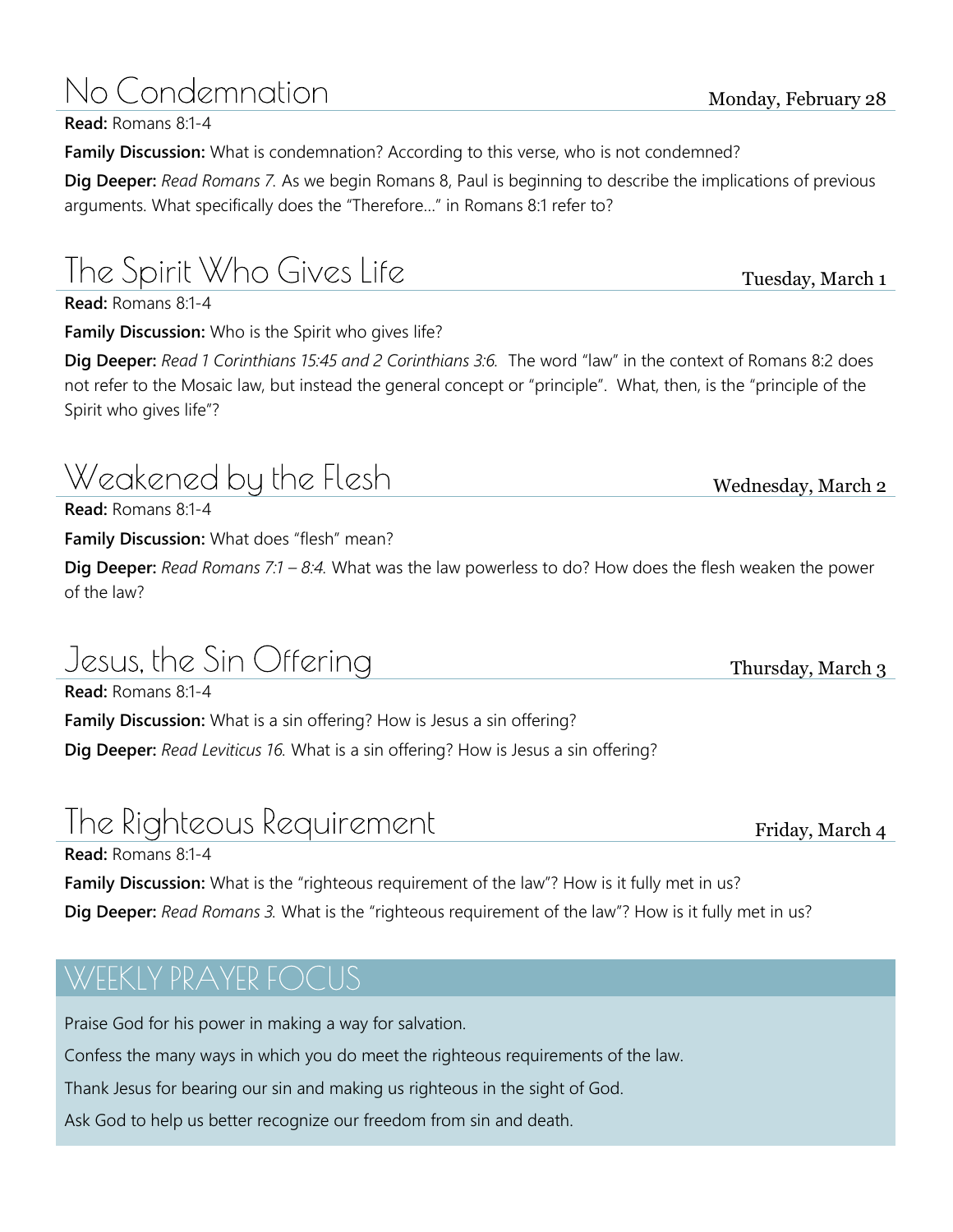#### The Flesh & The Spirit Read: Romans 8:5-8

Family Discussion: What does the flesh desire? What does the Spirit desire? Dig Deeper: Read Galatians 5. What does the flesh desire? What does the Spirit desire?

## Death & Life

Read: Romans 8:5-8 Family Discussion: Why is the mind governed by the flesh death? What does that mean? Dig Deeper: Read Deuteronomy 30. How does one choose life in the context of Deuteronomy 30?

#### Hostile to God Read: Romans 8:5-8

Family Discussion: What does it mean to have your mind governed by the flesh?

Dig Deeper: Read Romans 1:18-32. What sequence of events leads a person to do the very things they know deserve death?

## Mind Transformation

Read: Romans 8:5-9

Family Discussion: If we want to have life and peace, who must govern our mind?

Dig Deeper: Read Romans 12:1-2, 2 Corinthians 5:3-5. What does it look like when a mind is governed by the Spirit?

His Spirit Lives in You

Read: Romans 8:9-11

Family Discussion: How do you know that the Spirit of God lives in you? What are the signs?

**Dig Deeper:** Read Acts 2. How is the indwelling of the Holy Spirit we experience today like what the apostles experienced at Pentecost? How is it different?

## / PRAYER FOC

Praise God for his dominion over life and death; peace and hostility.

Confess the ways that your mind is governed by the flesh.

Thank Jesus for indwelling us with his Spirit.

Ask God to help us submit our minds to the Spirit.

Tuesday, March 8

Wednesday, March 9

Thursday, March 10

Friday, March 11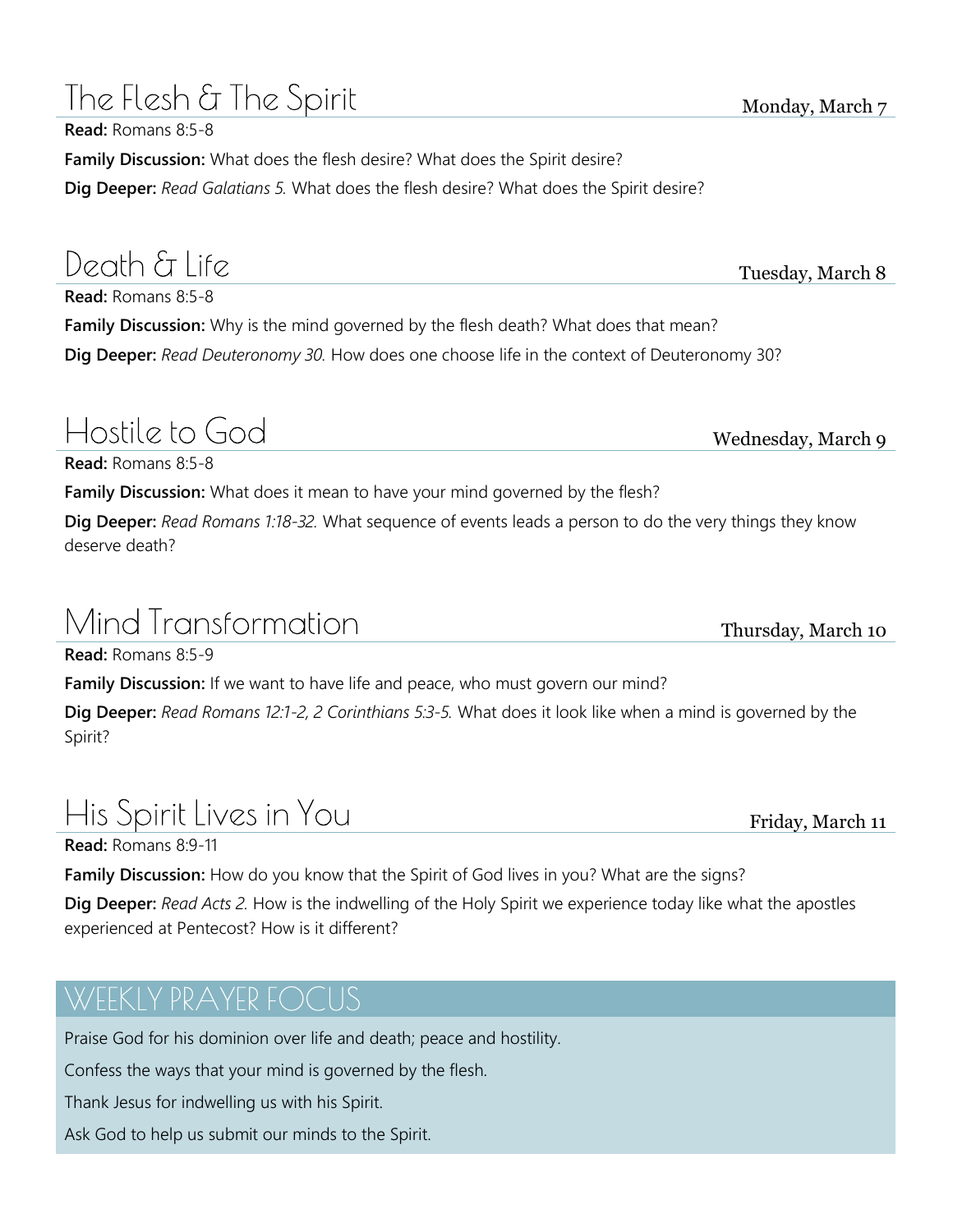# Subject to Death

Read: Romans 8:9-11

Family Discussion: Why is your body still subject to death?

Dig Deeper: Read 2 Corinthians 4:7-18. As you reflect on the spirit of God living within you, what are some concrete examples of how a Christian might look or act different than a non-Christian?

## **Body Resurrection**

Read: Romans 8:9-11 Family Discussion: Who raised Jesus from the dead? Dig Deeper: Read Philippians 3. What is the power of the resurrection?

Read: Romans 8:9-11 Family Discussion: In what ways does the Spirit give life to our mortal bodies? Dig Deeper: Read John 11. In what ways did Jesus give life to Lazarus's mortal body?

## )bligation

Read: Romans 8:9-13 Family Discussion: Why are we obligated to live differently? Dig Deeper: Read Romans 6. What reasons does Paul give here to live differently?

## Put to Death

Read: Romans 8:12-13

Family Discussion: We know that living different requires the power of the spirit, but what is our role in the process?

Dig Deeper: Read Colossians 3. What does "put to death" mean in the context of Colossians 3 and Romans 8?

## WEEKLY PRAYER FOCUS

Praise God that he is holy, and that he is mercifully and faithfully working to make us holy.

Confess the "misdeeds of your body" and ask God to help you put them to death.

Thank Jesus for bringing life to our mortal bodies.

Ask God to help us live according to the Spirit.

Tuesday, March 15

Thursday, March 17

Friday, March 18

Wednesday, March 16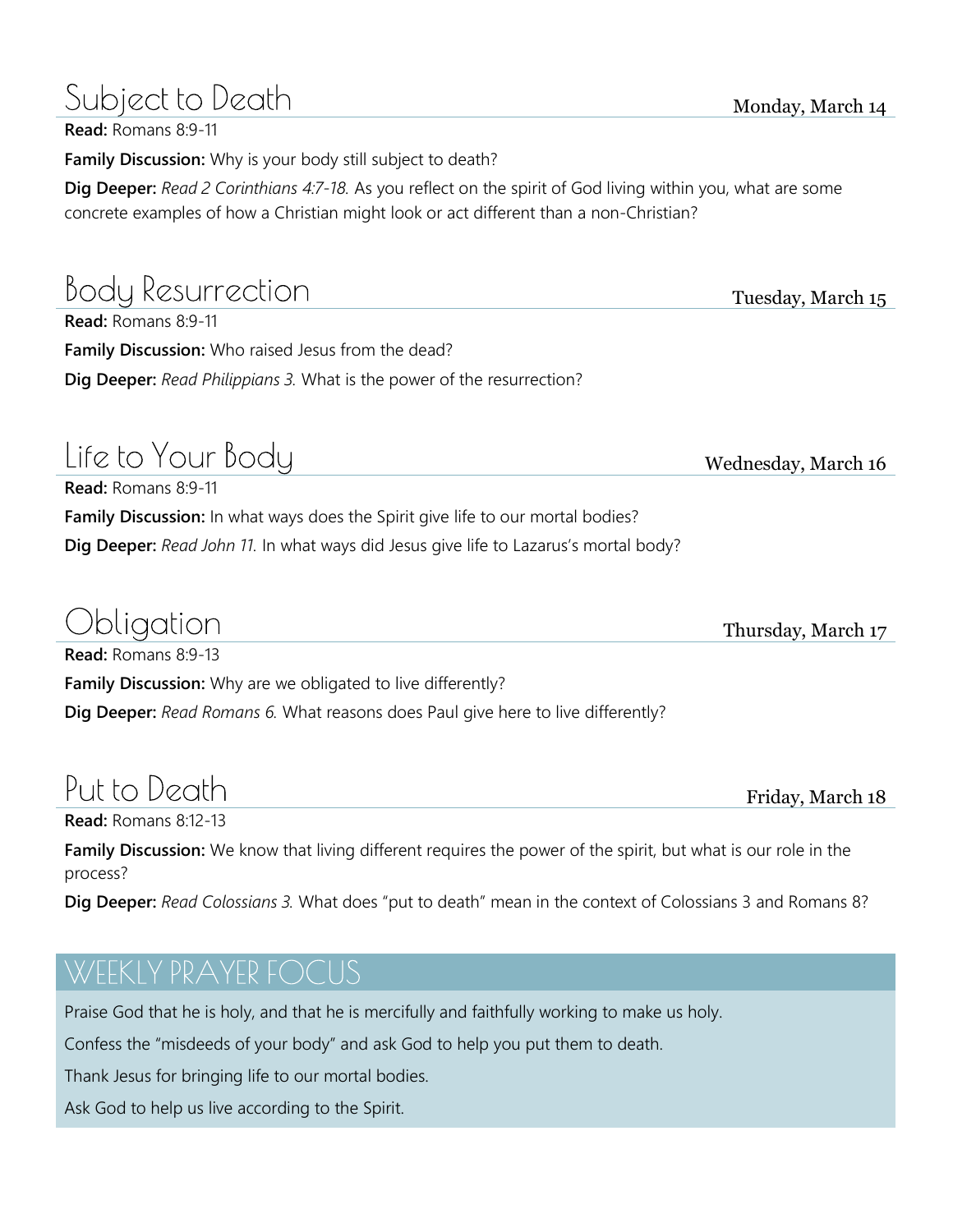# Adoption to Sonship

Read: Romans 8:14-17

**Family Discussion:** What is the difference between a slave and a son?

Dig Deeper: Read Galatians 3:26-29 & 1 John 3:1-10. What are the implications of being a child of God listed in these passages?

 $Co-Heirs$ 

Read: Romans 8:14-17 Family Discussion: What are we heirs to? (What is our inheritance?) Dig Deeper: Read Ephesians 3:1-13. Which promises of God are the Gentiles heirs to?

## Present Suffering

Read: Romans 8:17-18

Family Discussion: What is the suffering Paul is talking about?

Dig Deeper: Read 2 Corinthians 4. What should we do when we find ourselves in a season of suffering?

Future Glory

Thursday, March 24

Friday, March 25

Wednesday, March 23

Read: Romans 8:17-18

Family Discussion: What is the future glory that we look forward to?

Dig Deeper: Read 1 Thessalonians 4:13-18; Revelation 21:1-22:5. Why is the reality of the resurrection of the body, and the new heaven and new earth a comfort to us now?

Creation Waits

Read: Romans 8:19-21

Family Discussion: Why is creation in bondage to decay?

Dig Deeper: Read Genesis 3. How was the non-human portions of creation affected by the curse? What will be different about creation when the curse is lifted?

## ·FKI Y PRAYFR FC)

Praise God that he is our loving Father.

Confess the times you have focused too much on your present suffering.

Thank Jesus for the promise of future glory.

Ask God for his kingdom to come, and his will to be done; on earth, as it is in Heaven.



Tuesday, March 22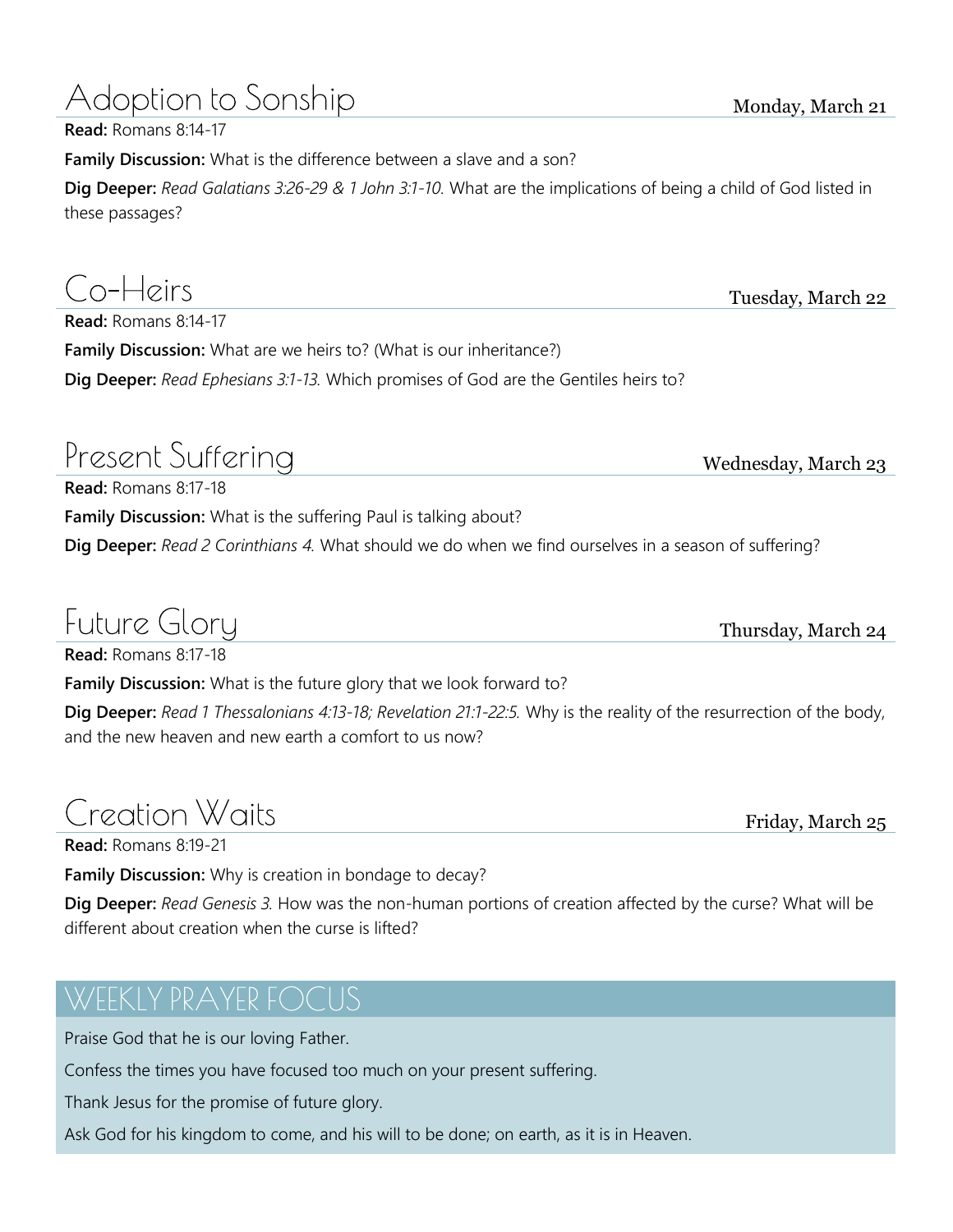## Already, Not Yet

Read: Romans 8:22-24

Family Discussion: What are the firstfruits of the Spirit? What are we waiting for? Dig Deeper: Read Romans 5:1-10. Why does our hope not put us to shame?

#### Intercession

Read: Romans 8:26-27 Family Discussion: How does the Spirit intercede on our behalf? Dig Deeper: Read Hebrews 7:11-28. How else does Jesus intercede for us?

## In All Things

Read: Romans 8:28 Family Discussion: What does "good" mean in this verse? Dig Deeper: Read James 1:2-17. How can things that are uncomfortable or undesired be considered "good"?

## Foreknew & Predestined

Read: Romans 8:28-30 Family Discussion: Why is it comforting to know that God chooses those who will be saved? Dig Deeper: Read Romans 9. Why is it uncomfortable to know that God chooses those who will be saved?

## Conformed

Read: Romans 8:28-30 Family Discussion: How does God conform us to be like Jesus? Dig Deeper: Read Romans 12. What does "becoming like Christ" look like?

Praise God that he sovereign and merciful.

Confess the times that you worry or fear because you do not trust that God is able to work in all things for our good.

Thank the Spirit for searching our hearts and interceding on our behalf.

Ask God to make you more like Jesus.

Tuesday, March 29

Wednesday, March 30

Thursday, March 31

Friday, April 1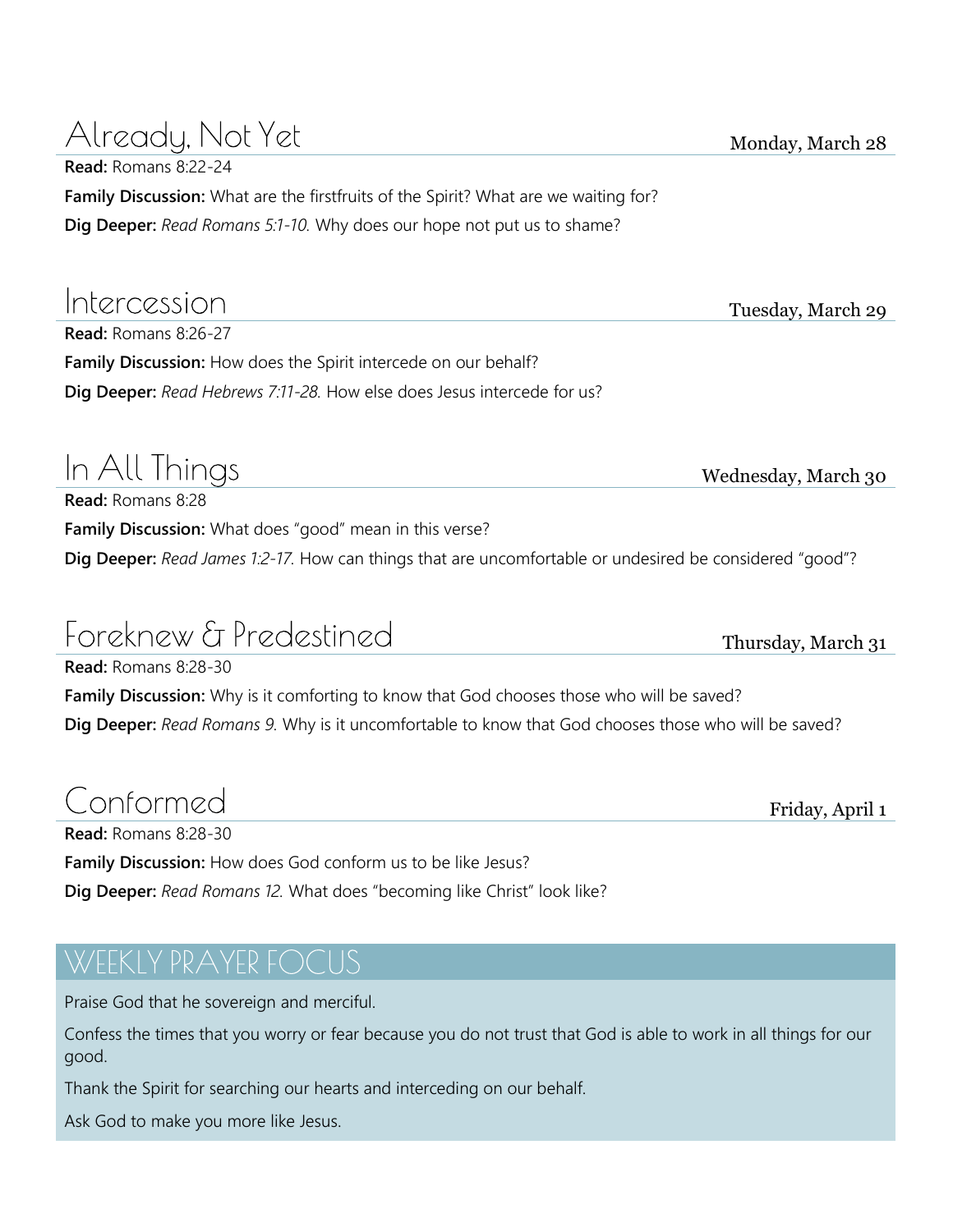# Predestined, Called, Justified, Glorified

Read: Romans 8:28-30

**Family Discussion:** Can anyone try to call on the name of the Lord and be denied? Dig Deeper: Read 2 Thessalonians 1. What does it mean to be glorified?

## No More Mortal Enemies

Read: Romans 8:31 Family Discussion: Why does the work of Jesus help us not fear enemies? Dig Deeper: Read Revelation 12:1-12. If Satan's defeat is sure, what else have we to fear?

## No More Need

Read: Romans 8:31-32 Family Discussion: What does "all things" mean here? Dig Deeper: Read Ephesians 1:1-14. What spiritual blessings have we been given in Christ?

## No More Guilt

Read: Romans 8:31-33

Family Discussion: Sometimes we feel quilt from "charges" being brought against us. What is the source of those charges?

Dig Deeper: Read 1 Peter 5:8-10. What should you do if you are feeling quilty because of accusations of the enemy?

## No More Condemnation

Read: Romans 8:31-34

Family Discussion: Why do we no longer have to fear condemnation?

Dig Deeper: Read Romans 8. For what reasons can Christians rejoice with certainty that they will never be condemned?

#### 'KI Y PRAYFR FOCUS

Praise God that he is the author and perfector of our salvation.

Confess the times you have let the accusations of the enemy lead you to doubt the gospel.

Thank Jesus for interceding on our behalf!

Ask God to increase your joy by deepening your understanding of the gospel.

Thursday, April 7

Tuesday, April 5

Wednesday, April 6

Friday, April 8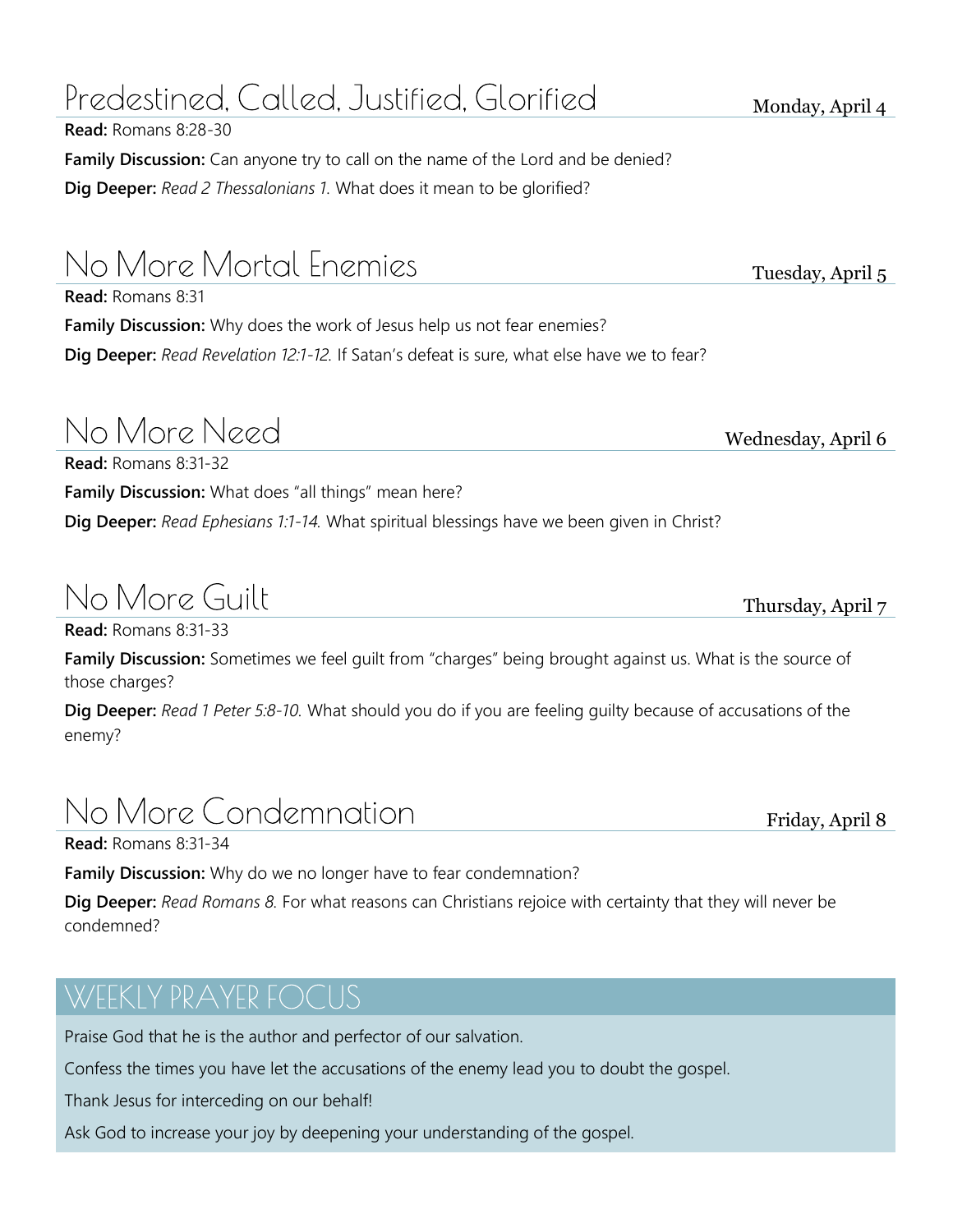## No More Separation

Read: Romans 8:31-35

Family Discussion: What causes you to fear? How does the love of Jesus comfort you in that fear?

Dig Deeper: Read Matthew 26:36-46, Mark 14:32-42, Luke 22:39-46. Read these accounts of Jesus in Gethsemane and reflect: What trials did Jesus face that (because of Jesus's sacrifice) we will never have to?

## More than Conquerors

Read: Romans 8:31-37

Family Discussion: What type sufferings do we face today? How does the love of Jesus help us to be "more than conquerors"?

Dig Deeper: Read Psalm 44. Why does Paul quote Psalm 44 here in Romans 8?

## Neither Death Nor Life

Read: Romans 8:37-38

Family Discussion: How does Jesus's sacrifice conquer the separation of death?

Dig Deeper: Read Matthew 27:45-56, Mark 15:21-32, Luke 23:26-49: Read these accounts of the death of Jesus and reflect: Which aspects of the cross did Jesus face that we will never have to?

#### Neither Height nor Depth

Read: Romans 8:37-39

Family Discussion: What are some things that make us feel like we are separated from the love of Jesus?

Dig Deeper: Read Matthew 27:57-61, Mark 15:42-47, Luke 23:50-57. Read these accounts of the burial of Jesus and reflect: Jesus descended into the depths of the earth and was buried in a tomb. His disciples were separated from him…but for the last time. Why is the separation of death so painful to us?

## The Love of God, in Christ Jesus

Read: Romans 8:37-39

Family Discussion: How does God demonstrate his love for us?

Dig Deeper: Read John 3:1-20. Compare and contrast Jesus's conversation with Nicodemus with Paul's argument in Romans 8.

Praise God that he is loving!

Confess the times you have given into fear.

Thank Jesus for dying on the cross so that we would never be separated from the love of God.

Ask God to help us be "more than conquerors" through him.

#### Monday, April 11

Thursday, April 14

Wednesday, April 13

Friday, April 15

Tuesday, April 12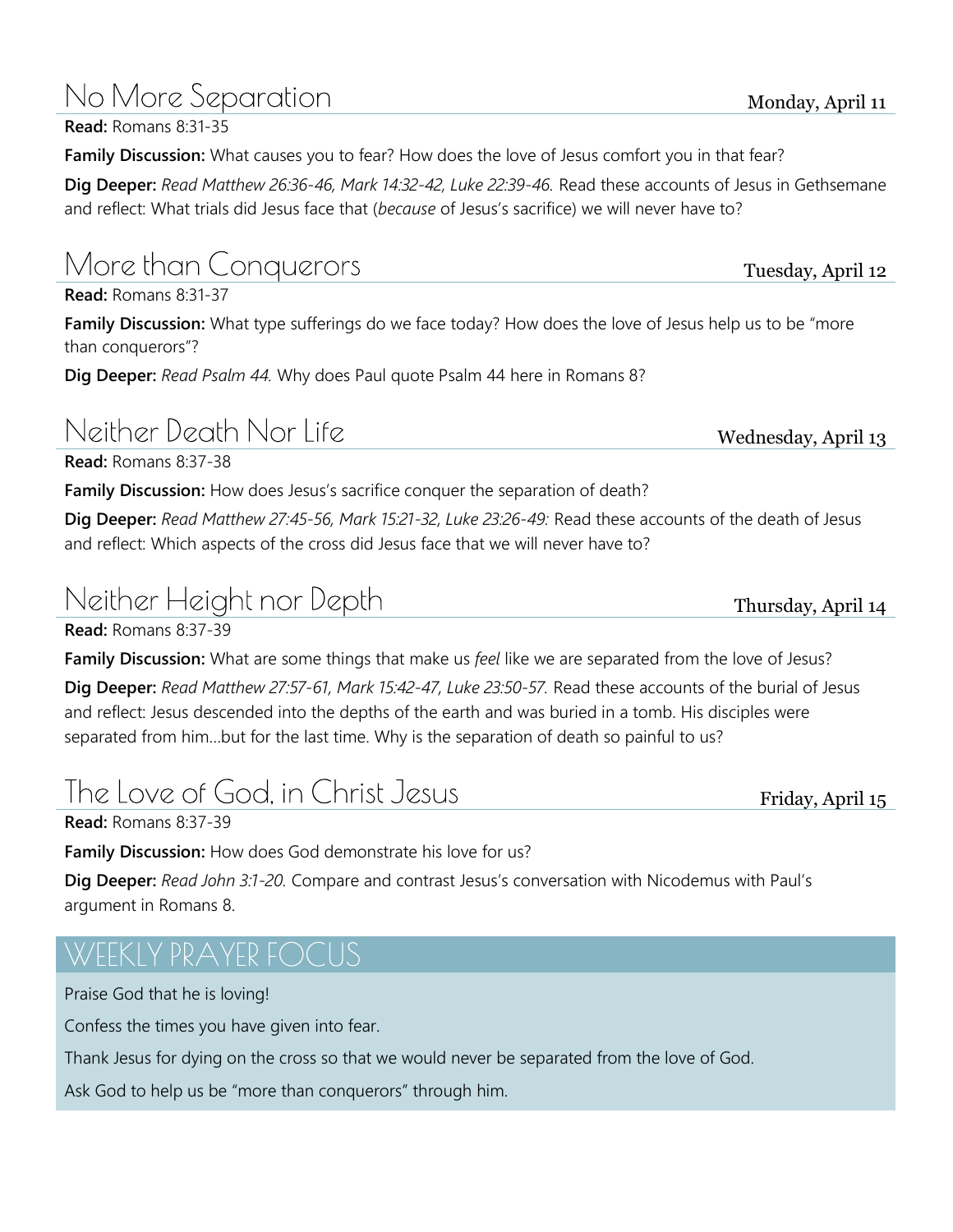## Family Discussion Cheat Sheet

February 28: Condemnation is the act of declaring something wrong, evil or guilty. Earlier in Romans, Paul argues that all people have broken God's laws, and there for everyone is condemned to die. But because of Jesus, those who are in Christ Jesus are no longer condemned.

March 1: The Spirit who gives life is the Holy Spirit. There is one God, and three persons: the Father, the Son, and the Holy Spirit. Those who believe in Jesus have the Holy Spirit living inside of them.

March 2: Flesh can just mean our physical bodies, but in these verses, it refers to the sinful nature. Without Jesus, we would be slaves to sin and only love and worship other gods besides the true God. After we are saved, our hearts are changed but our flesh is the part of us that still wants to disobey God.

March 3: In the Old Testament, the people of God would kill an animal as a special offering to pay for their sin. Unless an animal was killed and offered to God in a specific way, God would not forgive them. Jesus is the Lamb of God that takes away the sin of the world. Instead of an animal dying for us, God himself sent his Son to die on the cross and take the punishment we deserved.

March 4: Jesus sums up the law this way: "to love the Lord, our God, with all our hearts, with all our souls, and with all our might, and to love our neighbor as yourself." All of us have broken God's law and deserve punishment. Everyone has failed to love God and neighbor perfectly through life – except Jesus. Jesus lived a perfect life and then took our punishment and died on the cross. Our guilt was placed on his account, and his righteousness was placed on our account. The righteous requirement of the law is fully met in us because Jesus met it, and now his Spirit lives in us.

March 7: The flesh desires anything and everything but God. Even good things, like friends, food, comfort, and possessions, can be idolatrous when we love it more than we love God. The Spirit desires that we find our full and complete satisfaction in God alone.

March 8: Even though the actions of disobedience are harmful, the flesh continues to pursue them. When the flesh gets it's own way, it will bring us deeper and deeper into sin, and we will be miserable. A life lived for God might be uncomfortable right now, but it is worth it in the end. But a life lived for the flesh is a punishment in this life, and eternity.

March 9: The mind governed by the flesh is a mind that is set on disobeying God – even to it's own detriment. Without Christ, it is impossible to obey God. We need his grace to do what is right.

March 10: Instead of being conformed to the pattern of this world, we need to be transformed by the renewing of our minds. We need to take our thoughts and make them obey Jesus. We need the Spirit to govern our minds.

March 11: If the Spirit lives in us, we may not see immediate perfection, but we should see increased victory over sin. We should see the fruits of the Spirit (read Galatians 5 for the list!) in us. We should be acting, thinking, and loving more like Jesus did.

March 14: Your body is still subject to death because we are still living in a fallen world. When Adam and Eve at the forbidden fruit, all of creation was put under a curse. We are all destined to die because of our sin.

March 15: God did.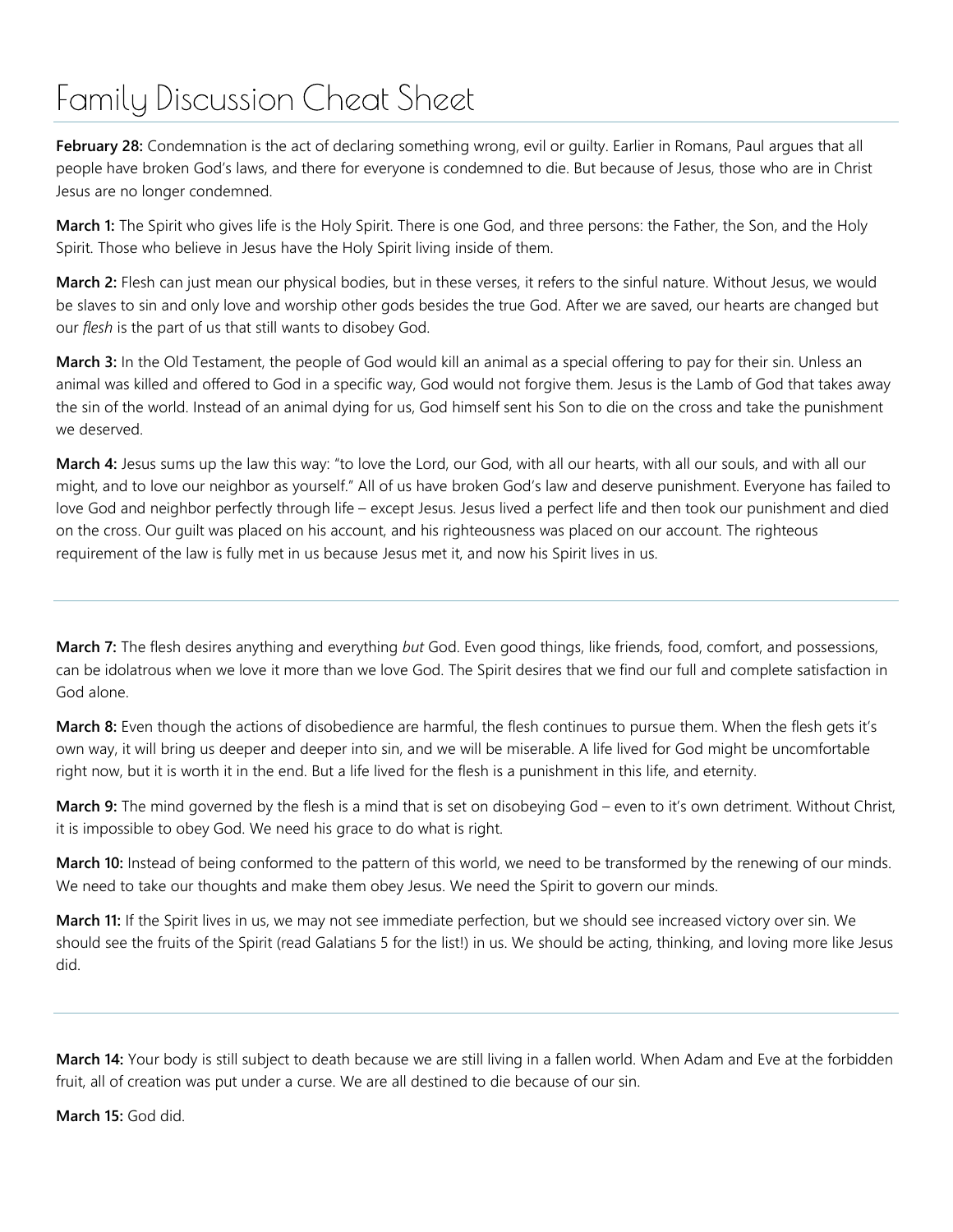March 16: The Spirit resurrects our spirits so that we can say "no" to the flesh and withstand temptation. Instead of being dead in our sins, we are alive in Christ. And one day, God will resurrect our physical bodies, too.

March 17: Our obligation to live for God instead of for the flesh comes from our redemption. We were once slaves to sin and were mastered by the flesh. But now, we have been set free and redeemed (bought back) to serve God. He is now our new King, and our allegiance is now to his Kingdom, not our own.

March 18: The words "put to death" help us understand that we have an active role in becoming more like Christ. We need the Spirit's power to do it, but we still participate by taking our disobedient thoughts, actions, and loves, and submitting them to God. We kill these parts of our character and put on the fruits of the Spirit.

March 21: A slave works for the Master, but does not inherit the Master's riches. A son is loved by the Master and is an heir to all that the Master has.

March 22: We get it all! We receive every spiritual blessing in Christ, and we are heirs to the promises God made to the children of Abraham.

March 23: Life is full of different kinds of suffering, large and small. Some suffering comes from the curse of sin – like sickness, injury or grief. We can also suffer from the consequences of our own actions, like when the nation of Israel was taken into exile as punishment for their disobedience to God. We can even suffer because we are doing the right thing – like those who were persecuted for their belief in Jesus and martyred.

March 24: We look forward to the resurrection of our bodies, and the establishment of the new Heaven and new Earth!

March 25: Creation is continually in a state of decay because of the curse. After Adam and Eve disobediently ate the fruit, God placed all of creation (that is, the world and everything in it) under a curse so that it would experience decay, disruption, and entropy. One day, those in Christ will experience a new creation that will be beautiful, healthy, and untouched by sin.

March 28: The Spirit living in us is a foretaste of the future resurrection we will one day experience. We aren't completely sinless yet, but we are already free from sin's bondage. We are waiting for a future in which we will be able to serve God perfectly, without any sin at all. Our bodies will be resurrected and redeemed so that we no longer will be at war with our flesh.

March 29: When we don't know what to pray for, the Spirit speaks with God for us. We might even just groan or cry – but the Holy Spirit knows us so well, and knows God so well, he is able to pray for us, or even help us find the words to pray. For this reason, you never need to fear that your words are good enough. The Holy Spirit will intercede for you!

March 30: "Good" in this verse means that God works in all things to make us more like Jesus. It might be uncomfortable, it might be undesirable to us – but God uses it to make us conform better to the image of his Son Jesus, and that is for our ultimate good.

March 31: It is good to know and trust that God chooses who will be saved because we need to understand that it does not depend on any good that we have done. Jesus does it all. There is nothing we can do or not do that will earn or lose God's favor.

April 1: God uses all sorts of life circumstances – both blessing and suffering – to change us from the inside out.